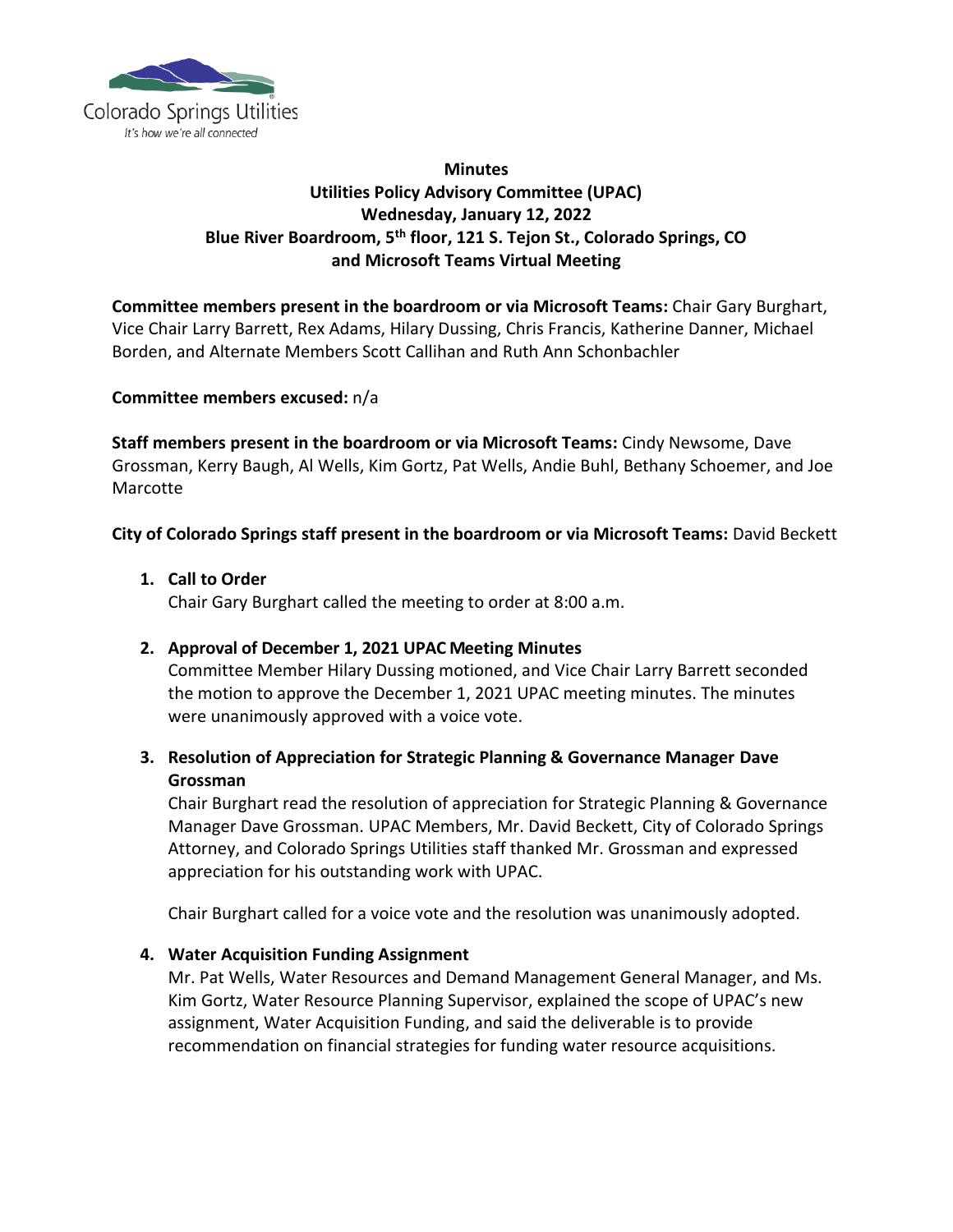## **a. Water in Colorado**

Mr. Wells discussed Colorado's historic average annual water stream flows explaining where water originates, is stored and travels to throughout the state. He explained the statewide water supply gap, which exists across water use sectors and gave background information on Colorado Water Law.

Mr. Wells gave an overview of key takeaways for this assignment.

## **b. Water System Overview**

Mr. Wells gave an overview of Springs Utilities' water delivery systems and explained how and when they were created.

UPAC took a break at 9:08 a.m. and reconvened at 9:15 a.m.

### **c. Water Planning Fundamentals**

Mr. Wells explained the fundamentals of water planning, including water rights, infrastructure, and hydrology. He said the overall water resource goal is to optimize water system yield. He then listed the factors that affect the ability to develop yield:

- Cost
- Regulations and permitting
- Political landscape
- Availability of water rights
- Others

Mr. Wells further explained the scenario of water planning, stating that if hydrologic patterns show a shift to less precipitation overall, additional water rights and infrastructure would be needed.

## **d. Integrated Water Resource Plan (IWRP)**

Mr. Wells explained the Integrated Water Resource Plan (IWRP) which is Springs Utilities' plan for meeting future water needs and managing risks for the community. Ms. Gortz emphasized how the community's economic vitality and quality of life is dependent upon responsible risk mitigation and proactive water resource development, and the IWRP helps with this process.

Mr. Wells said Springs Utilities is implementing scenario planning, which is a forwardfocus approach to finding robust solutions to address the broadest range of potential futures and risks. By doing so, Springs Utilities can better balance risk with water resource goals. He said the key risks for building out Springs Utilities' portfolio selection are: